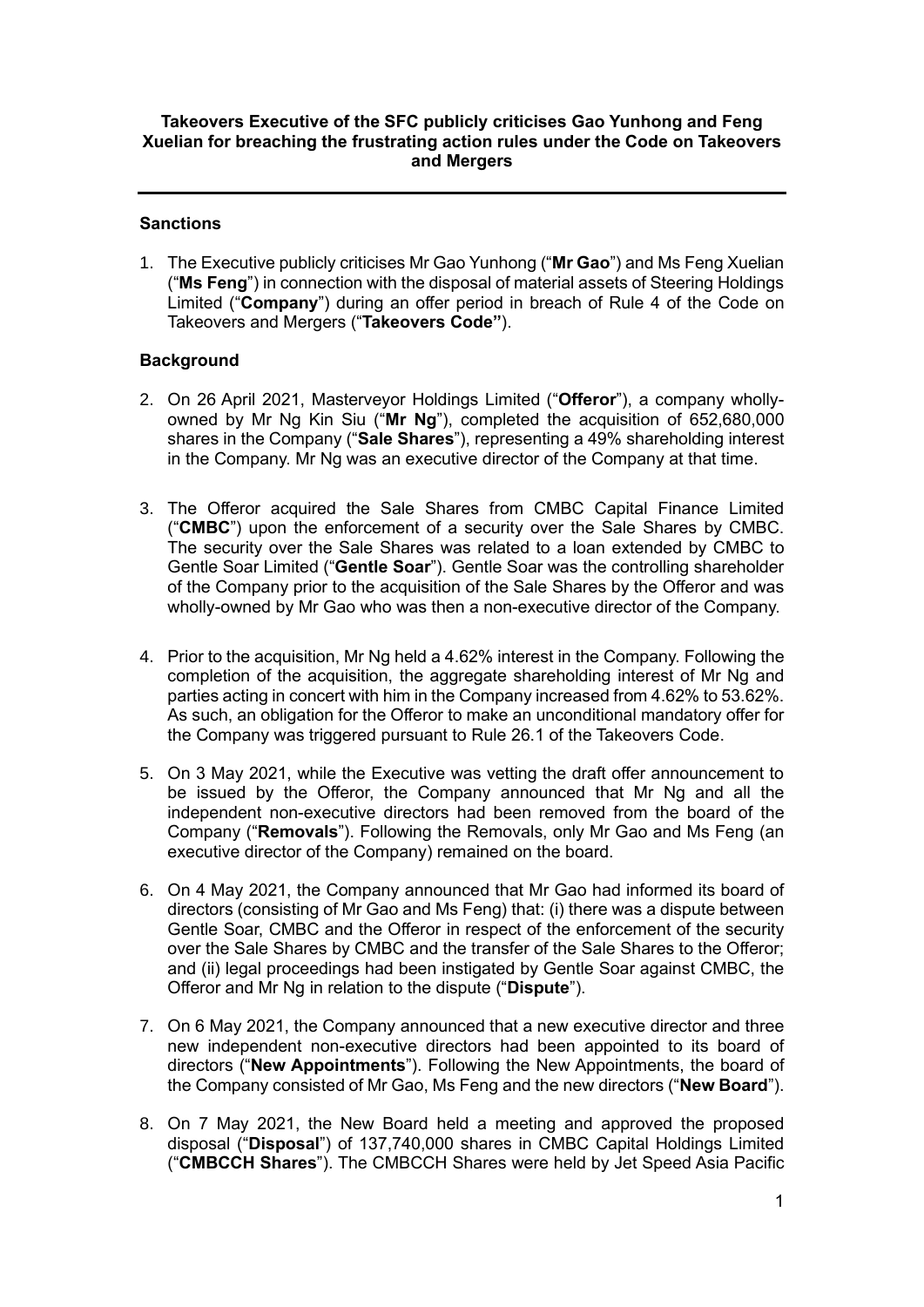Limited ("**Jet Speed**"), a wholly-owned subsidiary of the Company. Ms Feng was the sole director of Jet Speed.

- 9. On 13 May 2021, the Offeror announced its firm intention to make an offer for the shares of the Company ("**Offer Announcement**") in compliance with Rule 3.5 of the Takeovers Code and an offer period in respect of the Company commenced on the same day.
- 10. On 14 May 2021, the Offeror's legal advisers wrote to the legal advisers of Gentle Soar, Mr Gao and Ms Feng to, among other things, remind them that any disposal of the Company's assets (including the Disposal) may result in a breach of the frustrating action requirements under Rule 4 of the Takeovers Code.
- 11. On 17 May 2021, Gentle Soar's legal advisers wrote to consult the Executive on whether a general offer obligation was in fact triggered by the Offeror in light of the Dispute. On the same day, the Executive informed the legal advisers that regardless of the Dispute, since the transfer of the Sale Shares to the Offeror had completed, an obligation to make a general offer had been triggered on the part of the Offeror for the purpose of the Takeovers Code.
- 12. On 21 May 2021, the Company published an announcement in response to the Offer Announcement ("**Response Announcement**") in compliance with Rule 3.2 of the Takeovers Code. The Response Announcement was issued under the authority of the New Board.
- 13. On 1 June 2021, the Company published an announcement stating that the Disposal had taken place between 27 May 2021 and 1 June 2021 ("**Discloseable Transaction Announcement**"). The Disposal constituted a discloseable transaction under the Rules Governing the Listing of Securities on the Stock Exchange of Hong Kong Limited ("**Listing Rules**"). The Discloseable Transaction Announcement was issued under the authority of the New Board.
- 14. The Disposal was carried out by Ms Feng who gave instructions to the relevant broker for the on-market sale of the CMBCCH Shares. She informed Mr Gao of the execution of the Disposal.
- 15. On 15 June 2021, the Company published an announcement stating that the New Board had resolved on 1 June 2021 that, among other things, the previous resolutions approving the Removals and the New Appointments were suspended as if they had not been effected. As a result, Mr Ng and the three original independent non-executive directors of the Company were reinstated to the board of the Company.

#### **Relevant provisions of the Takeovers Code**

16. Rule 4 of the Takeovers Code states that "*[o]nce a bona fide offer has been communicated to the board of an offeree company or the board of an offeree company has reason to believe that a bona fide offer may be imminent, no action which could effectively result in an offer being frustrated, or in the shareholders of the offeree company being denied an opportunity to decide on the merits of an offer, shall be taken by the board of the offeree company in relation to the affairs of the company without the approval of the shareholders of the offeree company in general meeting. In particular the offeree company's board must not, without such approval, do or agree to…(c) sell, dispose of or acquire assets of a material amount …"*.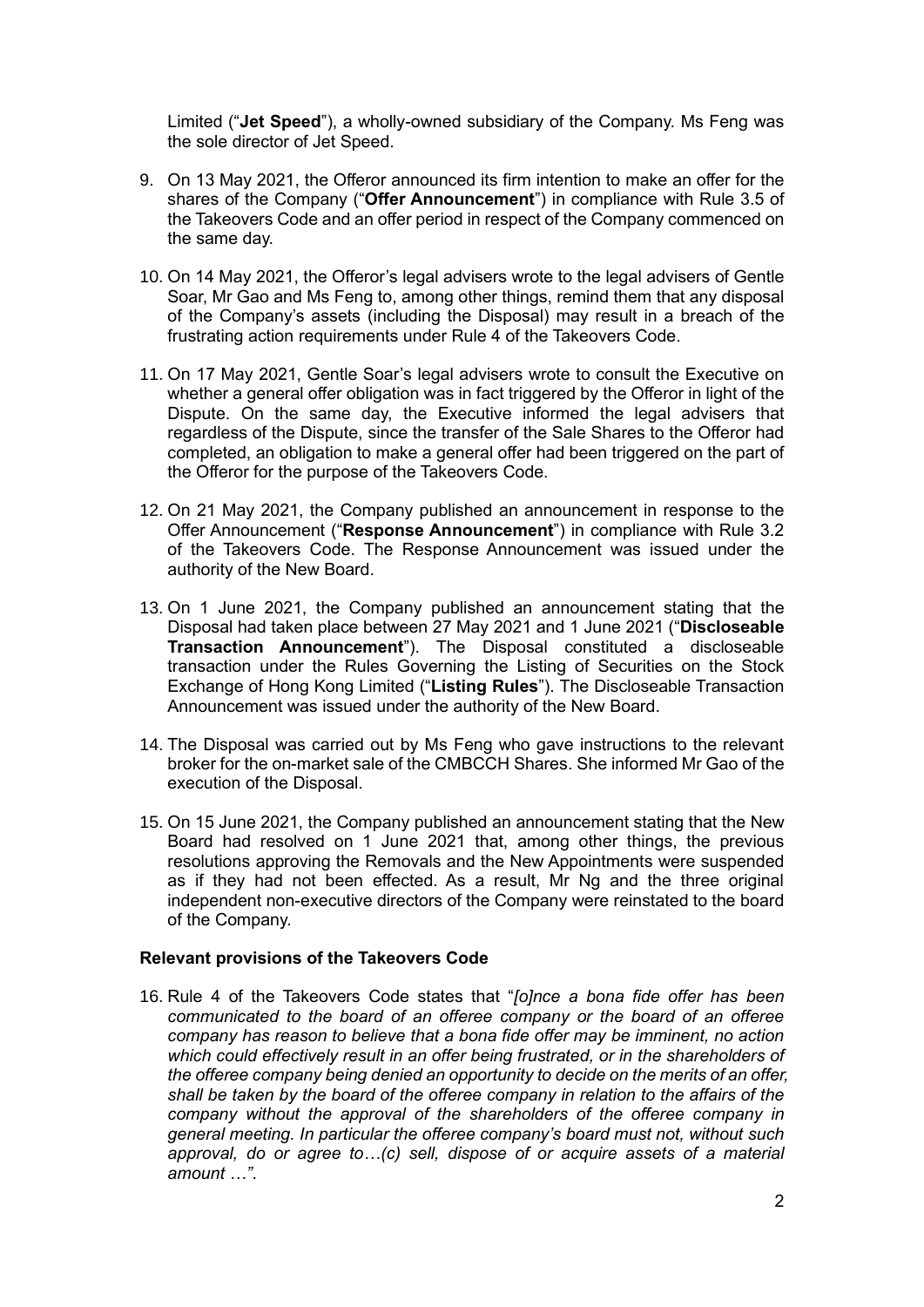- 17. Note 1 to Rule 4 provides that "*[t]he requirement of a shareholders' meeting may be waived by the Executive if the offeror … agrees*".
- 18. Note 6 to Rule 4 further provides that "*[f]or the purpose of determining whether a disposal or acquisition is of a "material amount" the Executive will, in general, apply the same tests as those set out in the Listing Rules to determine whether a transaction is a "discloseable transaction".*

*If several Transaction(s) relevant to this Rule 4, but not individually material, occur or are intended, the Executive will aggregate such Transaction(s) to determine whether the requirements of this Rule 4 are applicable to any of them.*

*The Executive should be consulted in advance where there may be any doubt as to the application of the above."*

## **Frustrating action**

19. Given that the Disposal was a discloseable transaction under the Listing Rules carried out during an offer period, it constituted a frustrating action which was subject to the requirements under Rule 4 of the Takeovers Code. However, the approval of the Company's shareholders was not obtained nor was a waiver of the requirement to obtain shareholders' approval sought from the Executive. Therefore, there was a clear breach of the requirements under Rule 4 of the Takeovers Code.

## **The SFC's comments**

- 20. Under the Hong Kong takeovers regime, Rule 4 of the Takeovers Code is a fundamental rule which prevents an offeree company from taking any action which could result in an offer being frustrated or its shareholders being denied an opportunity to decide on the merits of an offer from the time when a bona fide offer has been communicated to the board of the offeree company or the board of the offeree company has reason to believe that a bona fide offer may be imminent (irrespective of whether that offer is welcomed by the offeree company). Rule 4 also serves to provide a level playing field for parties in an offer.
- 21. Given that the Offer Announcement was published and an offer period had commenced in respect of the Company, the Disposal was clearly subject to the requirements of Rule 4. As such, the Executive considers that the non-compliance with Rule 4 in this case to be a disregard of a fundamental principle of the Takeovers Code which merits disciplinary action.
- 22. The Executive also noted the changes to the constitution of the board of the Company (ie, the Removals and the New Appointments) during the period in which the Disposal took place and that both Mr Gao and Ms Feng remained as the directors of the Company throughout the relevant period. Ms Feng was also the sole director of Jet Speed at the relevant time. Given that they owed duties to the Company and they were substantially involved in the Disposal, the Executive has decided to take the current disciplinary action against each of Mr Gao and Ms Feng.
- 23. Both Mr Gao and Ms Feng accepted that they breached the requirements under Rule 4 of the Takeovers Code and agreed to the current disciplinary action against them under section 12.3 of the Introduction to the Codes on Takeover and Mergers and Share Buy-backs ("**Codes**"). They admitted that the breaches arose as a result of their oversight and misunderstanding of the Takeovers Code requirements. They apologised for the breaches.